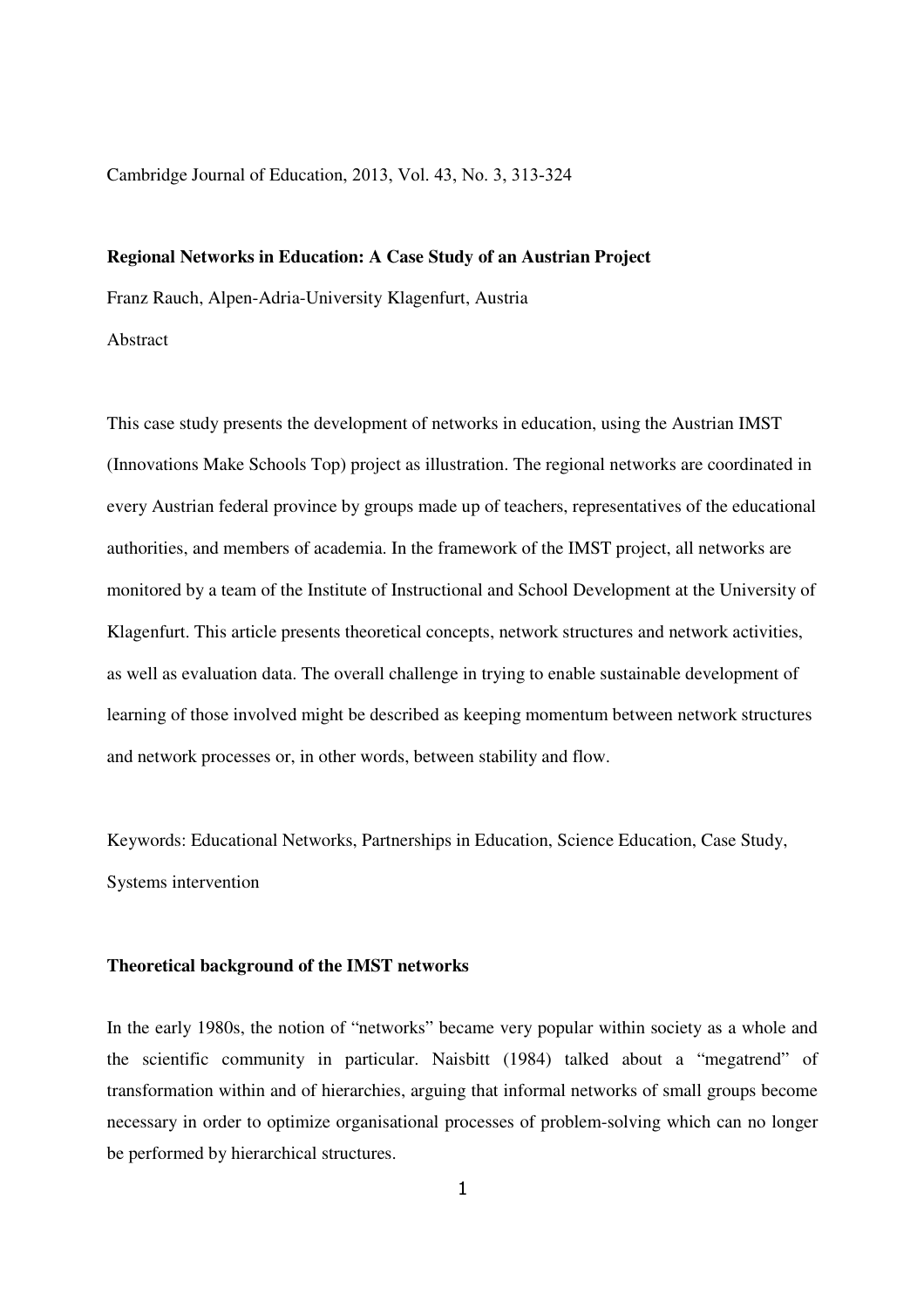According to Castell´s (2000) notion, networks constitute a new social morphology in society, where dominant functions and processes are increasingly organized around networks. New information technologies provide the material basis for its pervasive expansion throughout the entire social structure. Castells (2000) conceptualizes his notion of 'network' as a highly dynamic, open system consisting of nodes and flows.

In the wake of these general social trends and structural transformation, networks in educational contexts have also become increasingly attractive in educational systems. In the 1990s, systemic school modernization processes were launched by policymakers, prompted by the need for reformatory change in the light of the results of international assessment (like the TIMSS and PISA studies). Having proclaimed "school autonomy", the central administration in Austria has been more and more focusing on contextual steering activities whilst delegating responsibilities to decentralised units (Posch & Altrichter 1993, Fullan 200*7,* Rauch & Scherz, 2009). Less bureaucratic steering generates a need for alternative coordination (Altrichter, 2010). Intermediate structures (Czerwanski, Hameyer & Rolff, 2002) such as networks are expected and conceived to fill a structural gap and take over functions traditionally assigned to the hierarchy. Ideally, networks are conceived as an interface and an effective means of pooling competencies and resources (Posch, 1995; OECD, 2003). As intermediate structures, they manage autonomy and interdependent structures and processes, and try to explore new paths in learning and cooperation between individuals and institutions.

The development of the IMST networks was based on international work in the field of educational networks and social networking theories. In this process, authors consider the following aspects paramount:

*Mutual Intention and Goals:* Networks orientate themselves on a framework topic and goal horizon that has been agreed upon by all (Liebermann & Wood, 2003).

*Trust Orientation:* Mutual trust is a prerequisite for exchanging and sharing knowledge, and therefore a prerequisite for learning. Networks encourage new, innovative paths (risk-taking) and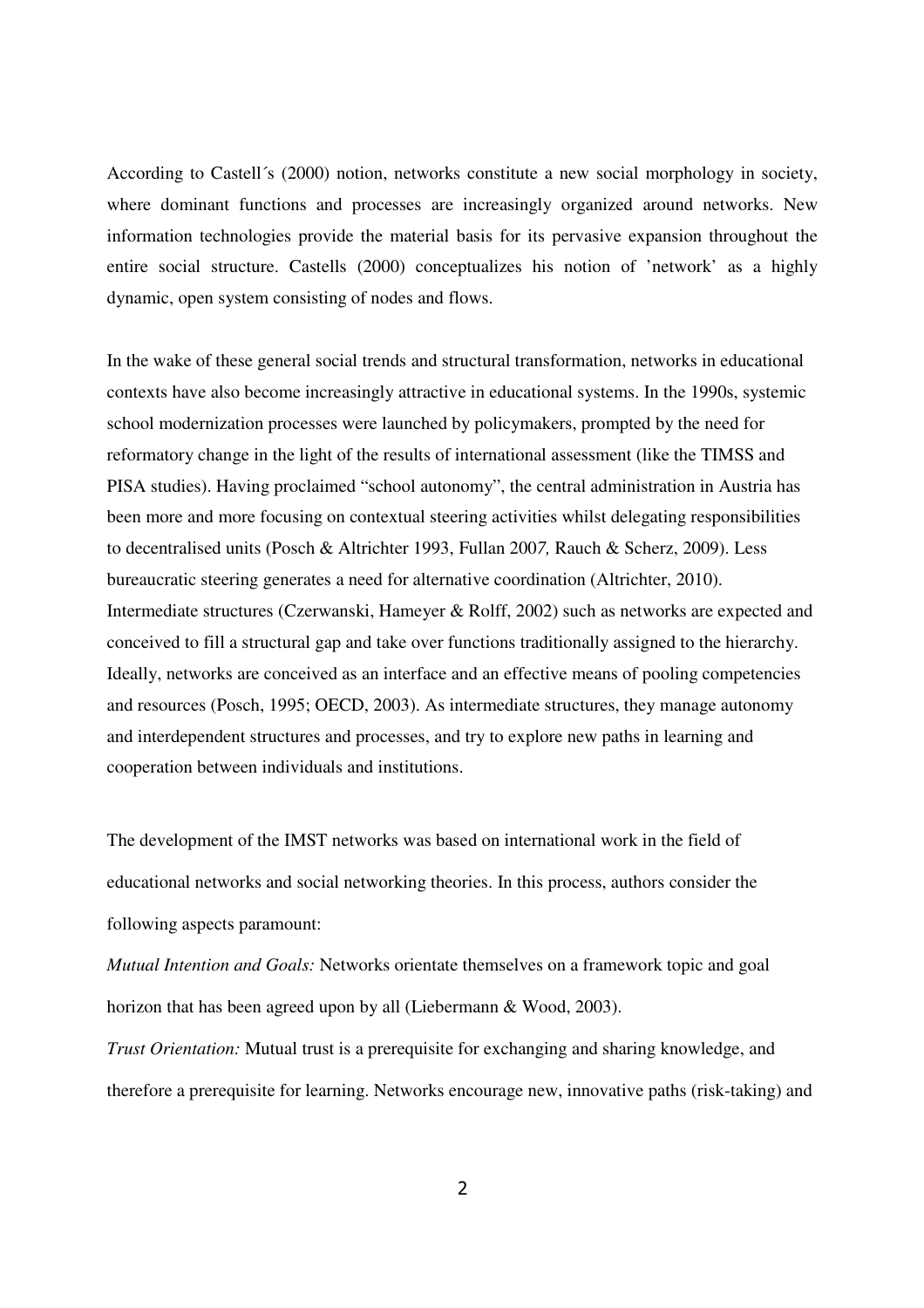support conflict resolution (McDonald & Klein, 2003; McLaughlin, Black-Hawkins, Mcintyre & Townsend 2008).

*Voluntary Participation:* Networks do not impose sanctions. Interventions can be vetoed (Boos, Exner & Heitger, 2000; McLaughlin, Black-Hawkins, Mcintyre & Townsend 2008). *Principle of Exchange (Win-Win Relationship):* Information can be exchanged whenever an occasion arises. Mutual give and take is vital. Power and competition, while not being excluded, are addressed and dealt with between the centre and the periphery on the same level (OECD, 2003; McCormick, Fox, Carmichael & Procter 2011).

*Steering Platform:* Networks are not occasional interactions, but institutionalized configurations. Networks have to be coordinated and maintained in order to support exchange processes, cooperation and learning (Dobischat, Düsseldorf, Nuissl & Stuhldreier, 2006).

*Synergy:* Networks enable synergies through structural organization; they offer an alternative to classic rationalization strategies and are characterized by the dismantling of structures (Schäffter, 2006 ).

*Learning:* Networks are support systems based on reciprocity. Those involved can exchange views and information, and cooperate on mutual concerns. They learn from and with each other (Czerwanski et al., 2002; O'Hair & Veugelers, 2005).

Per Dalin's (1999) description of how networks function in education is an important theoretical basis underlying the formation of regional networks in IMST.

Accordingly, networks have an *informative function* which becomes visible in a direct exchange of practice and knowledge for teaching and school, and as a bridge between practice and knowledge.

Through networking, further opportunities for learning and competence development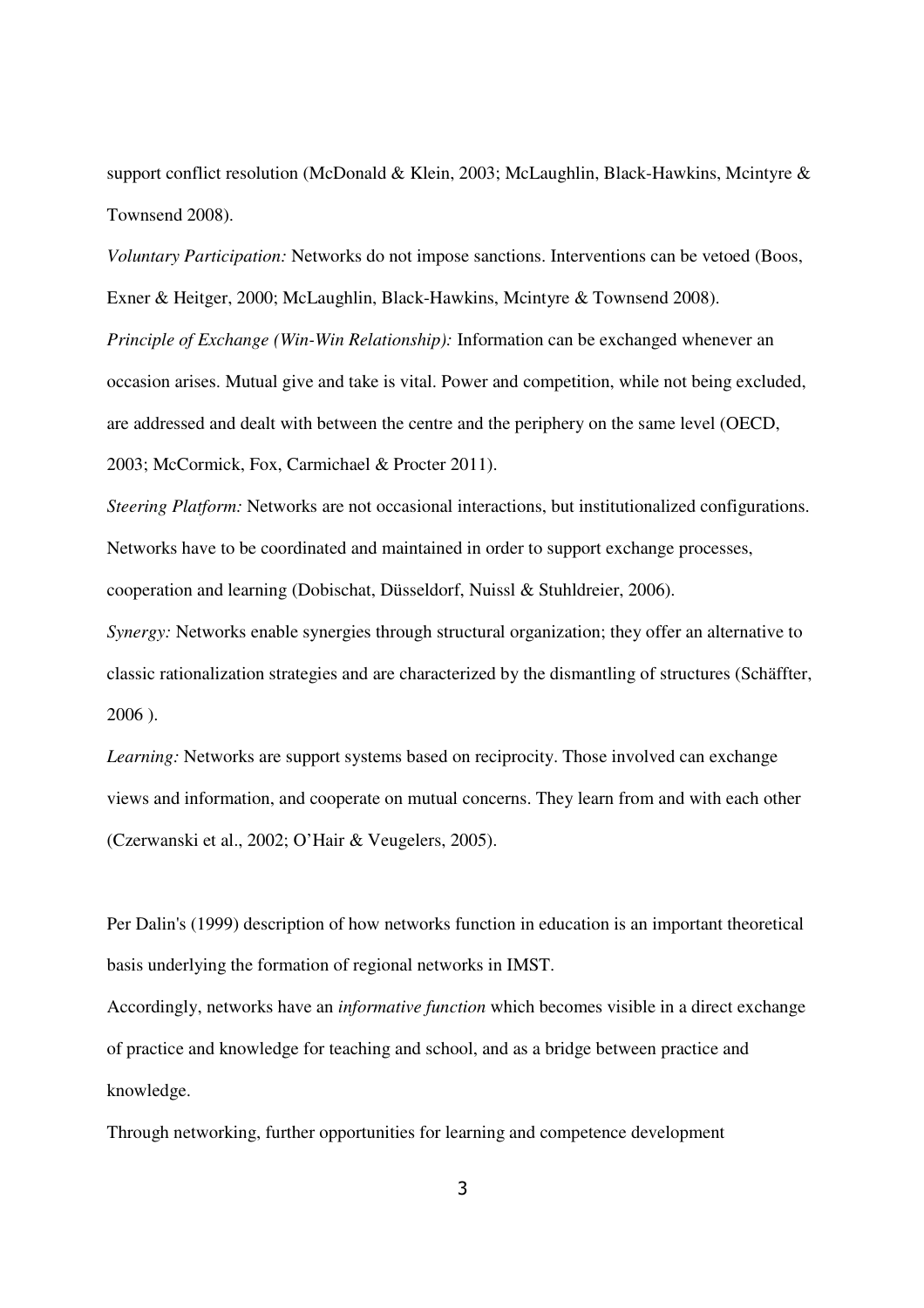(professionalization) are encouraged by the members, who establish the *learning function*. Trust is a prerequisite for cooperation within a network. It is the basis for the *psychological function* of a network which encourages and strengthens individuals. In a fourth function of networks, *the political function*, enforceability of educational concerns increases, following the motto "together we achieve more".

# **The IMST project**

The following chapter gives an overview of the nation-wide 'IMST' (Innovations Make School Top) project and focuses on the sup-programme "Regional Networks".

The IMST project aims at improving instruction in mathematics, science, IT, German language (the latter targeted at literacy) and related subjects. The focus is on student and teacher learning. (www.imst.ac.at)

Since 1998, the Institute of Instructional and School Development at the Alpen-Adria-Universität Klagenfurt has been repeatedly commissioned by the Austrian Federal Ministry of Education, Science and Culture with carrying out the project. It developed in three phases: (1) analysis of Austria's disappointing results in the Third International Mathematics and Science Study (TIMSS 1995); (2) development- and research project IMST (2000 – 2004); (3) build-up of a support system for schools (2004 – ongoing). In the first and second phases, the project was targeted only at secondary higher schools. Since then, it has been opened to the entire educational system (K– 12 and teacher education). In Austria compulsory schooling **s**tarts at the age of six and lasts for nine years. The first differentiation of the school system is after four years at the beginning of lower secondary level. Pupils have a choice between two types of school that last for four years each: these are the lower secondary school and the lower cycle of secondary academic school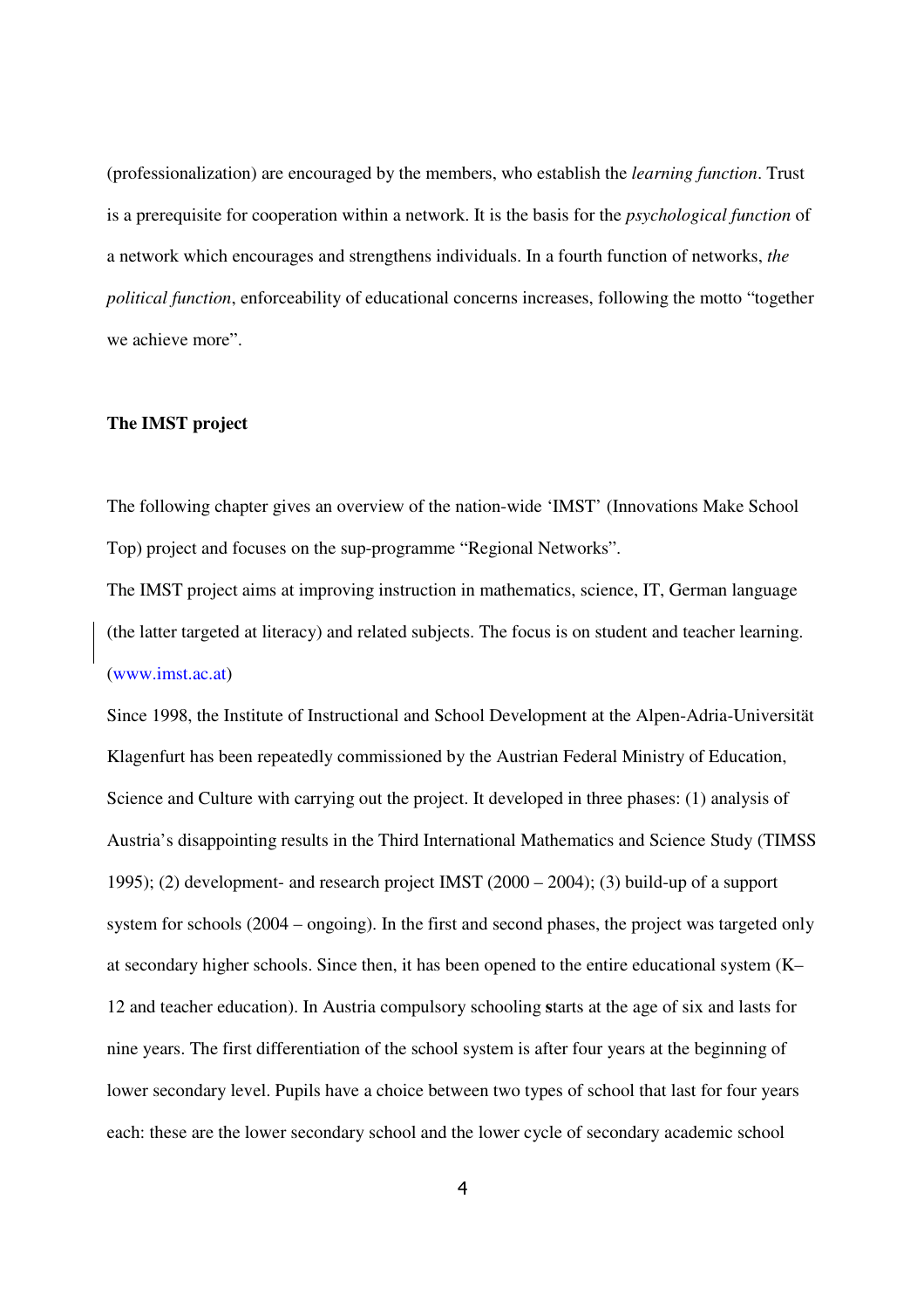(AHS). Then they can decide between a vocational (VET) and a general education pathway. VET programmes are provided within the framework of apprenticeship training (dual system), at VET schools and VET colleges. General education is imparted at the upper cycle of AHS. (http://www.bic.at/downloads/en/brftipps/0\_1\_bildungssystem\_en.pdf)

The project currently involves some 21,000 teachers who participate in projects, attend conferences, or cooperate in regional and thematic networks.

The IMST 'Regional and Thematic Networks' programme supports regional networks in all nine Austrian provinces, and three thematic networks which operate at national level. Within the IMST thematic programmes, teachers put innovative instructional projects into practice and receive support in terms of content, organisation and finance. Furthermore, 18 Regional Educational Competence Centres (RECC) in science subjects were implemented all over Austria as a cooperative structure between universities and teacher education colleges. To some extent, they fill the gap of lacking subject didactic centres in higher education throughout Austria and provide research-based didactic professional development for teachers. Gender sensitivity and gender mainstreaming are key project principles; their implementation is supported by the Gender Network. Evaluation and research are integrated at all levels to assess the impact of IMST.

The following three goals are pursued in the medium term by the establishment of the networks:

Raising the attractiveness and quality of lessons and school development in mathematics (M), biology and ecology (BIU), chemistry (CH), physics (PH), information technology (INF), geography (GWK), descriptive geometry (DG) and related subjects, as well as cross-curricular initiatives in secondary academic, vocational and secondary general schools, as well as primary schools (since 2007). The results and content of the IMST<sup>2</sup>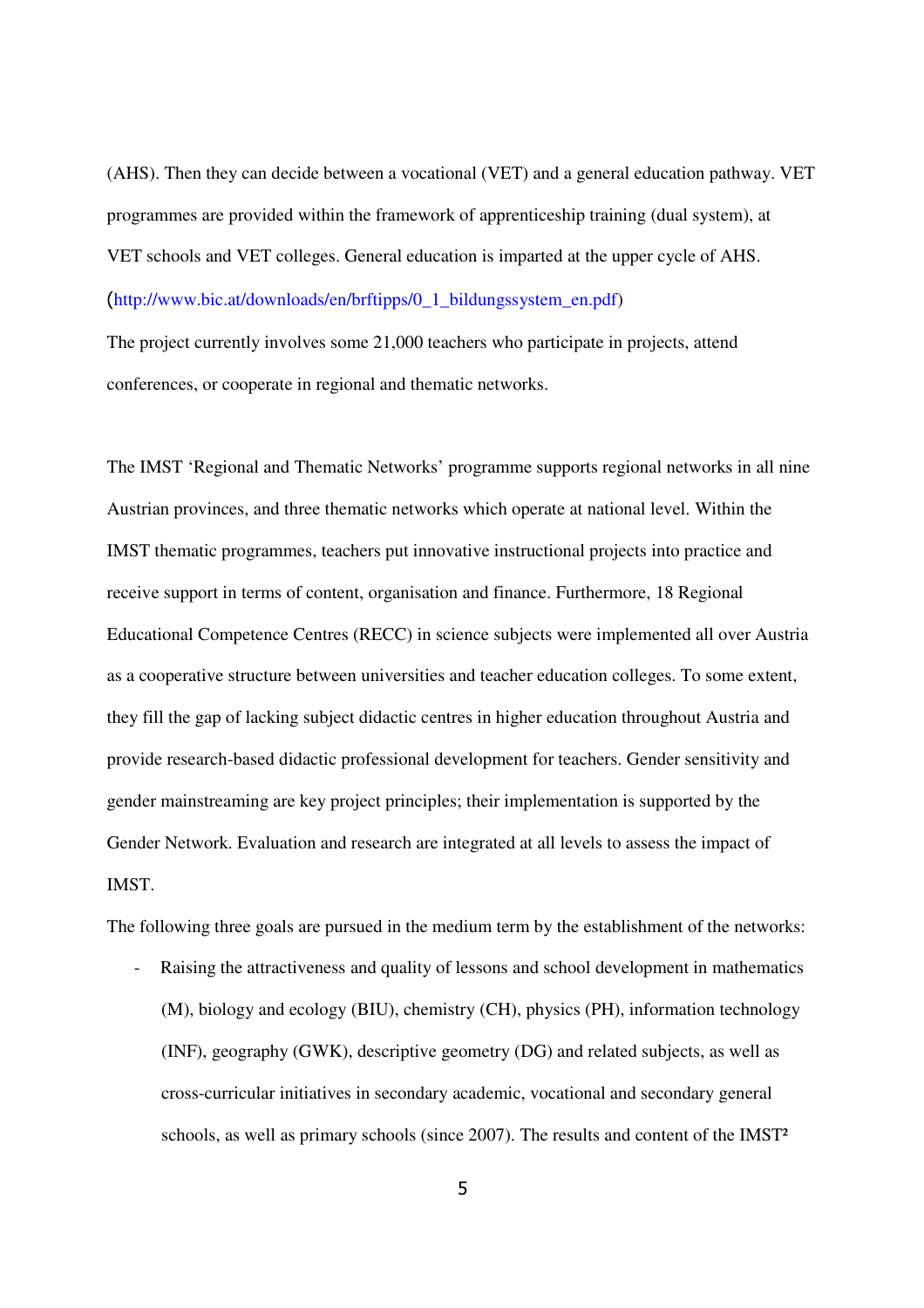project create a framework for guidance for the instructional and school initiatives in the network;

- Professional development for teachers:
- Involvement of as many schools as possible (widespread effect).

The regional networks were formed according to the following two principles:

- Use of existing personnel, institutional and material resources in the federal provinces.
- The persons and organizations involved take responsibility for the development of regional networks in each of the federal provinces.

The idea underlying IMST allows a steering committee in each regional network to coordinate and be responsible for the creation of content. In these steering committees, the subjects of maths, science, IT, and the province education board (including since autumn 2007 teacher training colleges) are represented.

To emphasize the fact that the regional networks are sustainably embedded in the federal provinces, IMST support is linked to each of the federal provinces, and resources (teaching hours, funds) are made available.

The detailed task profile of a regional network is geared to the needs of the schools in the region and to existing resources. It always includes the establishment of a platform for schools and teachers, arranging opportunities for sharing experiences and further education, supporting the creation of concentrations and their development in schools, developing a pool of experts to advise on didactic and school matters, drafting an annual report and interim reports on the activities of the regional and thematic networks, as well as evaluation.

6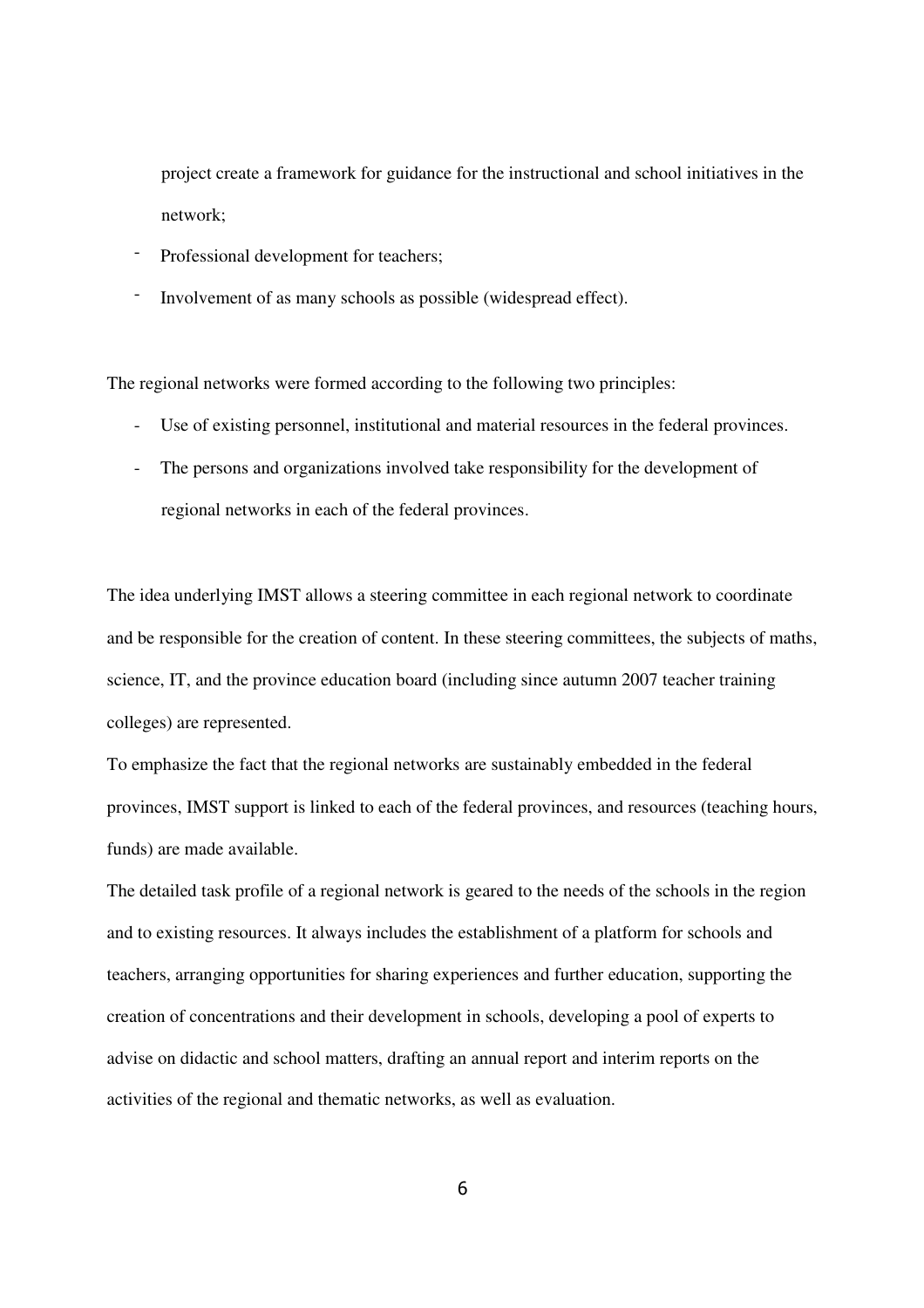The networks are aided by financial support, a platform for ongoing process management, two seminars per year for the network steering committee members, public relations (leaflet, IMST newsletter), accompanying research and studies on the development of networks through the network team at the Institute of Instructional and School Development.

Based on the above theories and on the framework guidelines, the following chapter will present the experience of the regional network in Styria.

# **The regional network in the federal province of Styria**

In 2003, the network in the federal province of Styria was the first of nine networks to form. After several preliminary discussions between the Styrian school superintendents for secondary academic schools, leaders of working groups for the subjects of biology and ecology, chemistry, mathematics and physics, and representatives of IMST, the cornerstones for the foundation of regional networks were in place. The IMST project pledged grants and guidance; the province education board guaranteed administrative support and compensation for the members of the steering committee.

## A steering committee emerges

After several meetings, an initial steering committee composed of six members (teachers of the subjects BIU, CH, PH, M) supported by a province school superintendent and the RN team in the IMST project was agreed upon. Major goals in the first year included the development of a network structure to link as many contacts as possible, functioning as a communication hub,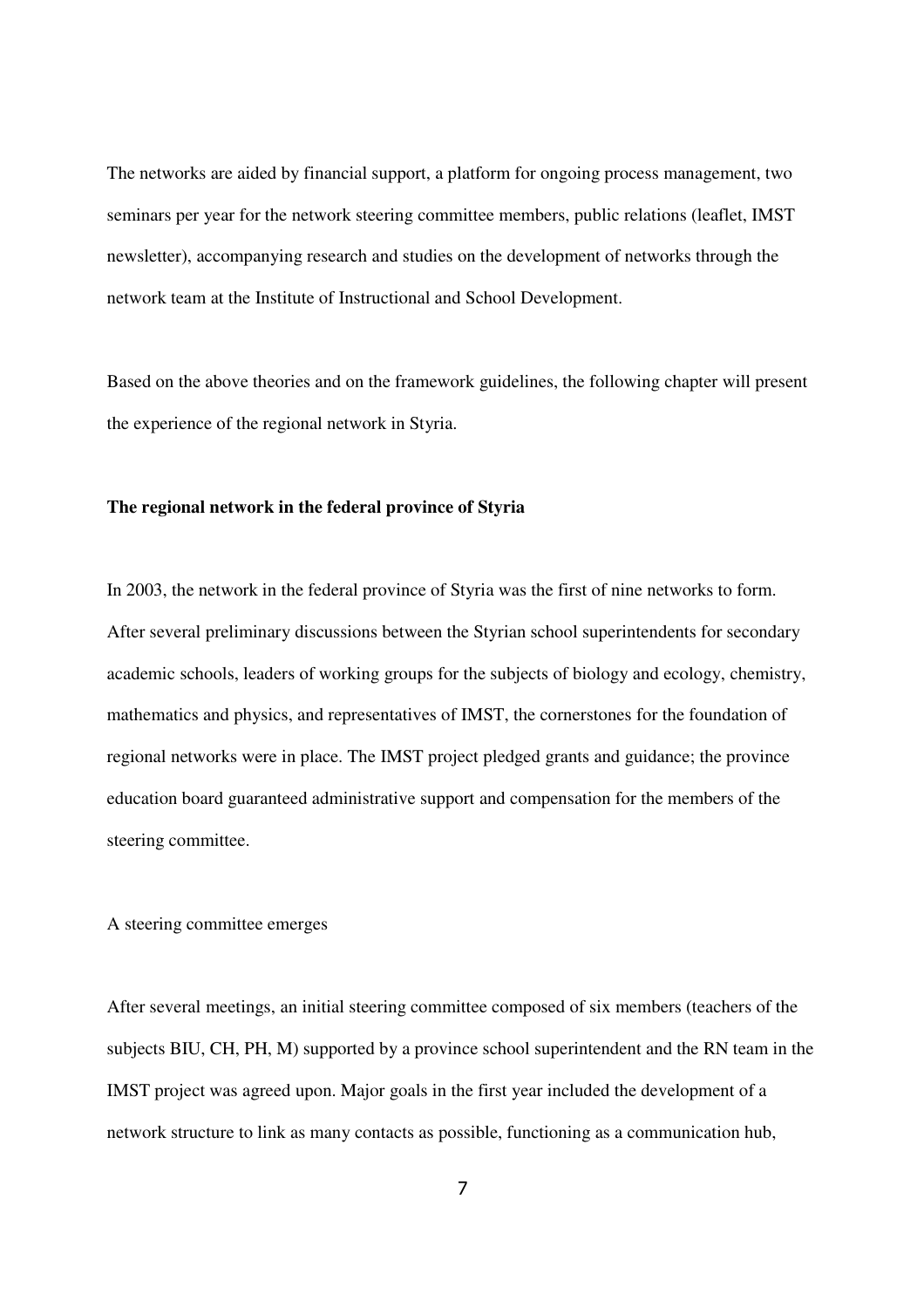attaining maximum awareness and support from teacher initiatives with a minimum of red tape, and effectively disseminating "good practice" examples. Substantively, network building was and remains aimed at improved science lessons through communication and networking in diverse activities. One concern was to provide cross-curricular activities and new learning opportunities for open-minded secondary academic and secondary general school teachers. A way in which all subjects and types of schools could be embedded in the structure of the network had to be found. Since a steering committee is hardly able to act effectively with 20 or more members, it was decided to limit the group to 10 members and to create substructures instead. Between 2003 and 2009, the steering committee was enlarged to include representatives from the subjects of geography and economics (GWK), descriptive geometry (DG), information technology (IT) and languages, as well as by two representatives from compulsory education. In addition to the steering group, which covers the entire coordination of the regional network, cross-curricular subgroups for different school types dealing with didactics and with school development were initiated. The first subject groups to emerge were those for chemistry/physics, followed by biology, mathematics and geography. They offered an opportunity to actively collaborate to all interested colleagues. In addition, one teacher from each of these subject groups is also a member of the steering committee.

#### A successful launch

The regional network was officially launched in February 2004, with a one day kick-off event in Graz, to which secondary academic and new secondary school teachers were invited. In addition to guest lecturers from the IMST project and business circles, 18 schools presented posters of their projects, four of which were selected for a detailed presentation in the plenary. The ways in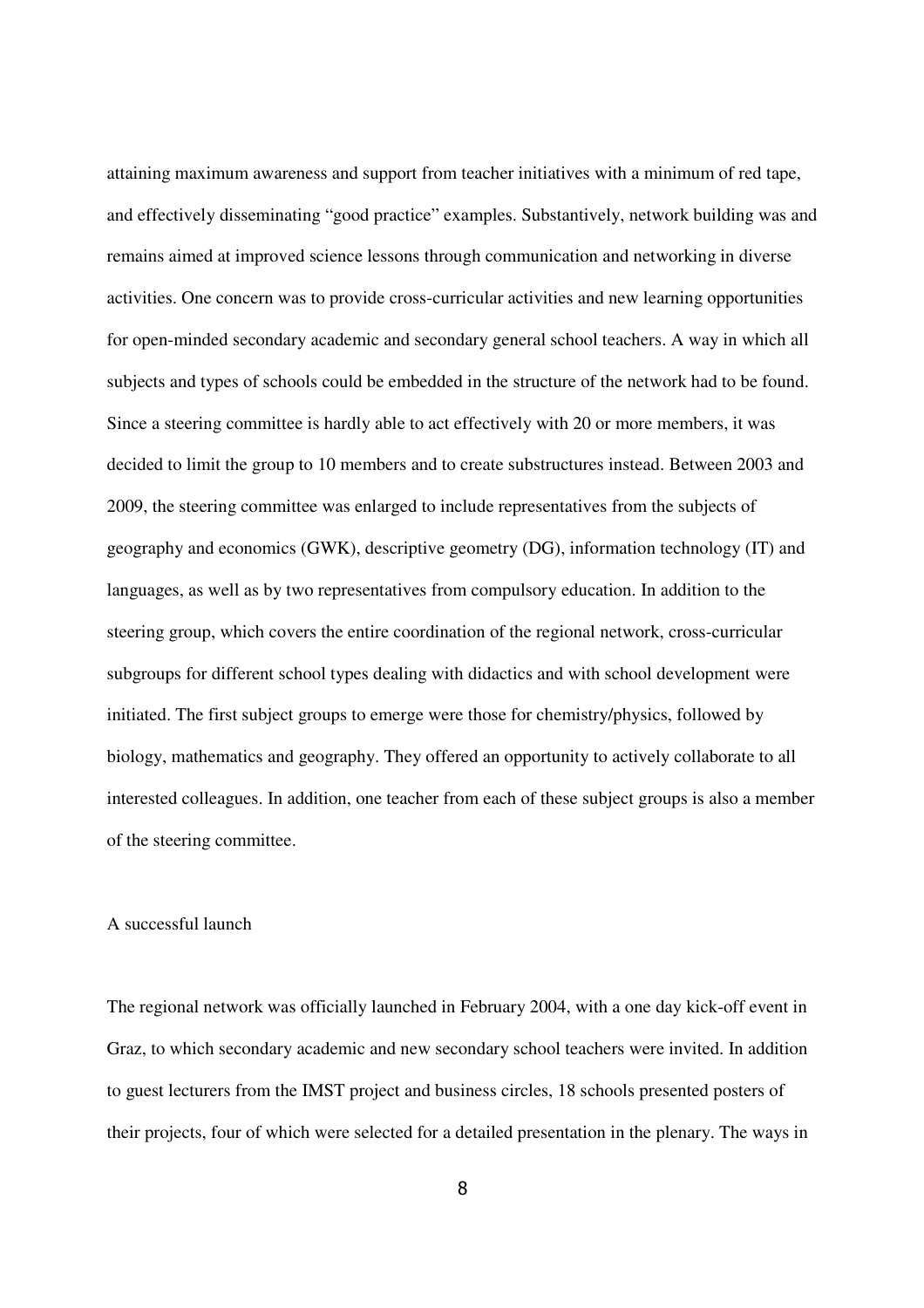which regional networks offer assistance - in this phase particularly as a contact and coordination centre - were introduced. 130 teachers seized this opportunity to gather inspiration for project lessons or school development and to exchange experiences. This meeting was a successful first step in introducing and publicising the Styrian network. Feedback shows that a mix of specialised lectures, the possibility to learn about field projects, and the opportunity to discuss topics with peers were key factors in creating a successful event.

## Network activities

An annual leaflet is published and distributed to all secondary academic, vocational, and secondary general schools, and as of 2007/2008, to primary schools as a means of communication. It features basic information about the Styrian network, what it can offer, as well as the addresses of all steering committee members who are available as contacts for enquiries. The network pursues the strategy of passing on the better part of the funds granted by IMST to the teachers in the form of school projects. Financing the material required for the project (to the tune of several hundred euros) by reimbursing teachers upon submission of receipts, was viewed as a non-bureaucratic form of support of school projects. Examples of sponsored projects range from classroom activities to school projects involving several grades, to a modelling competition in descriptive geometry, which has since established itself nationally throughout Austria. More than 100 projects at Styrian schools have been supported by the network since 2005. The projects are presented at the annual networking day. Some 700 teachers took part in the past five "networking days" either actively, or as visitors, and some 80 projects (partly financed by IMST or RN) were presented either with posters or in the plenary. In this way, the Styrian regional network hopes to disseminate "good practice". Moreover, dedicated teachers are offered a forum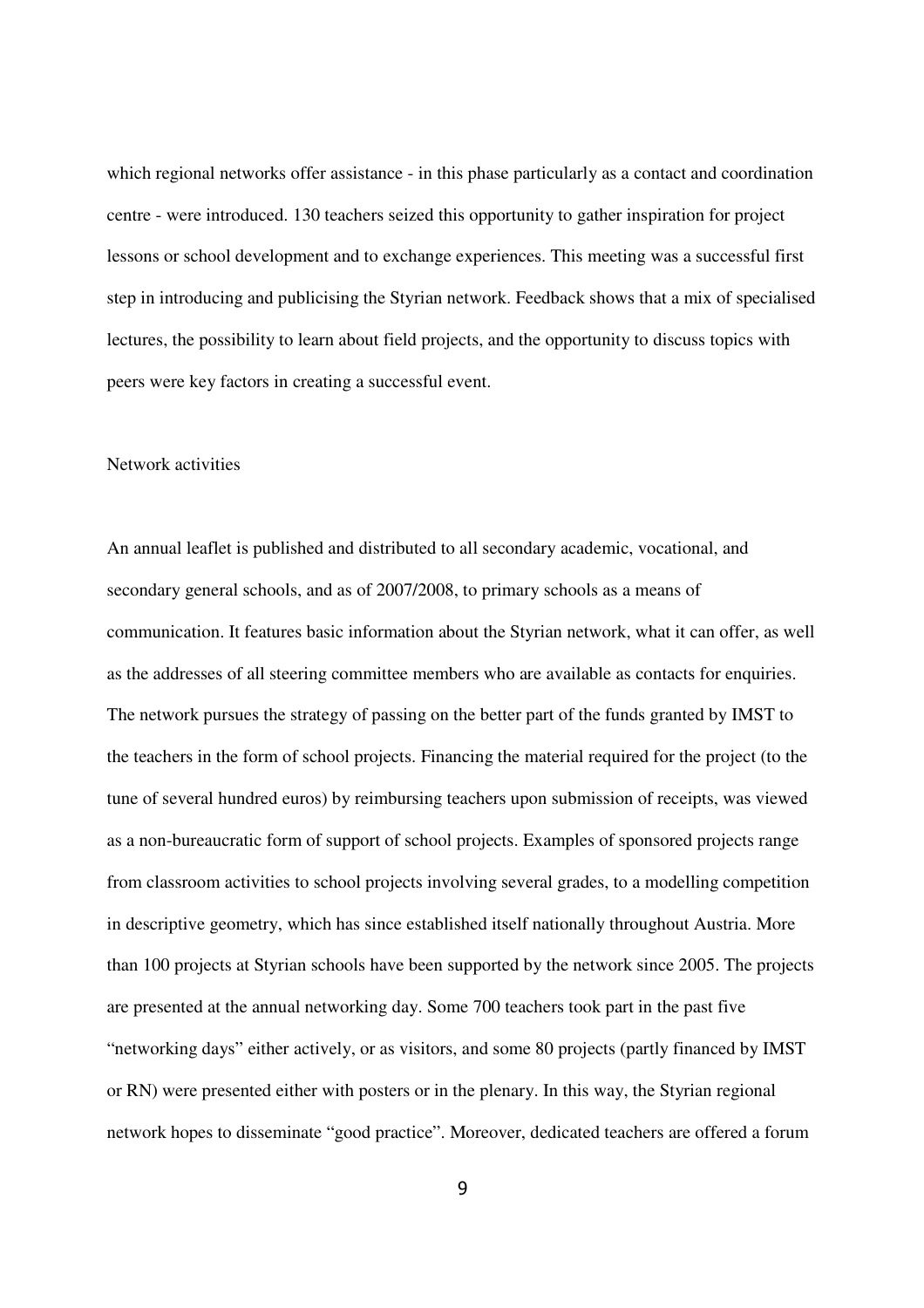for the presentation and exchange of ideas.

In addition, the network organises and carries out INSET activities for different types of schools and interdisciplinary topics, for example, joint INSET events for physics teachers of all school types or interdisciplinary seminars on different environmental topics. Being rather uncommon until recently, this peer-driven form of further education is appreciated in particular by teachers at secondary lower level.

"Pub science is a project that was created spontaneously in 2006. Members of the steering committee and other interested physics and chemistry teachers presented experiments in the informal setting of a pub. The goal was to kindle interest in sciences and to make them more approachable. The first event of this kind was held in June 2006, and attended by more than 120 guests. Thanks to the positive echo of "pub science", the event was repeated several times at different venues. Ever since, numerous such events have been staged and turned out great fun for all those involved.

Panel debates with representatives from the University of Graz and the Technical University of Graz, from universities of applied sciences, teacher training colleges and other external places of learning are another regional network activity. These afternoon panels have met with great interest and want to reach out a larger number of schools and teachers. By electronically forwarding the universities' offerings throughout the network and by including the contact addresses in the annual network folder, the Styrian RN acts as an information hub. The contacts such established are the basis for smooth cooperation between universities, teacher training colleges and the regional education board in the foundation of a Regional Educational Competence Centre (RECC) in Styria. In the process of creating a national centre (Austrian Educational Competence Centre – AECC) for the subjects of biology, chemistry, mathematics and physics at university level, a regional centre for physics was created, rooted in the regional

10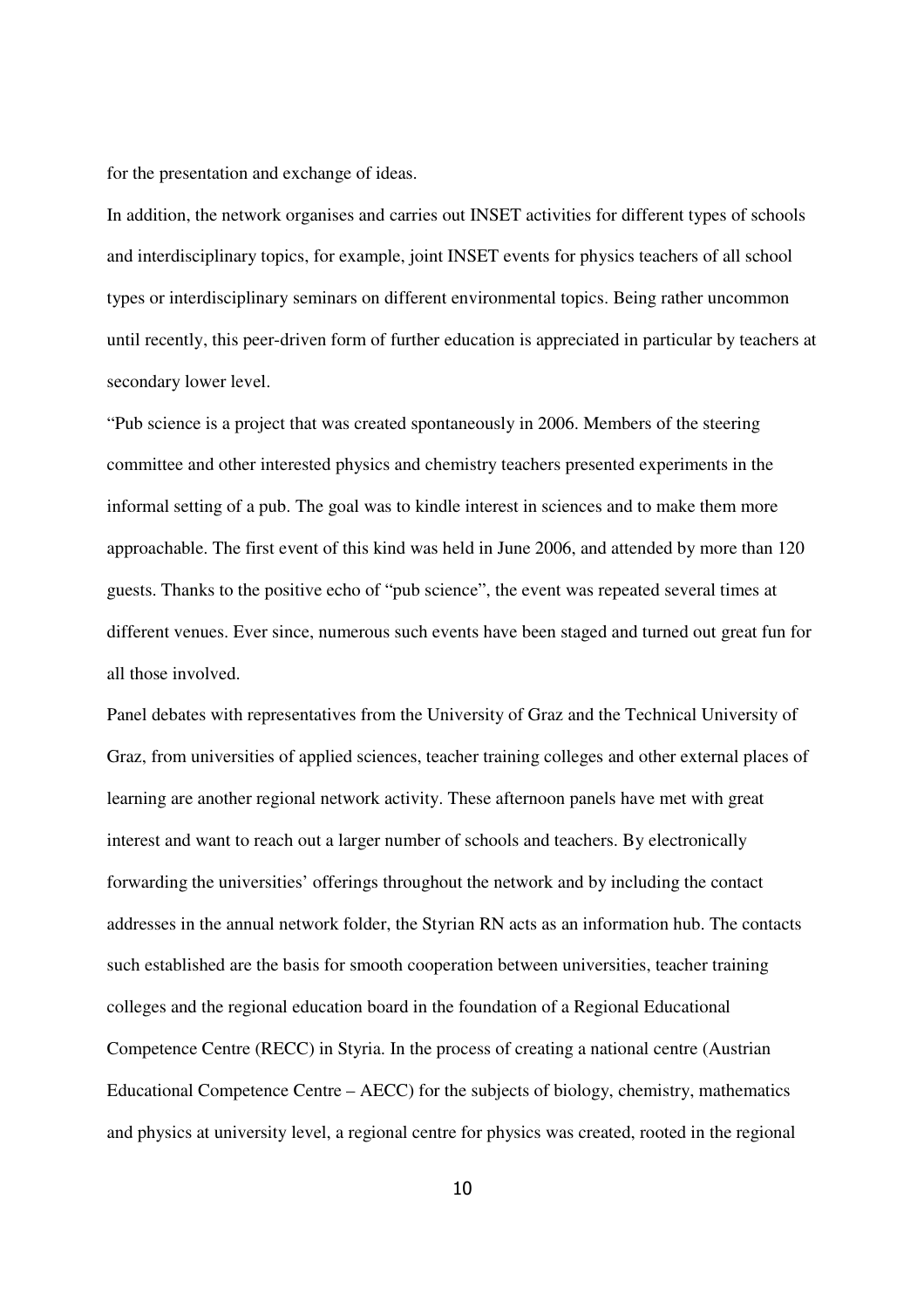network. In autumn 2006, this centre was established in cooperation with the Styrian regional network, the University of Graz, the Styrian education board, and the two teacher training colleges in Graz. In 2007-2008, a regional centre for geography, chemistry and mathematics was founded. Centres for biology and IT will follow.

# Formation of district networks in compulsory education

Since the academic year 2006/2007, three district networks have been set up, with the aim of concentrating and harnessing willingness for active cooperation at secondary general schools, and – ever since their inclusion in IMST - also at primary schools. District networks offer a high potential for encouraging instructional and school development. In the district of Weiz, 40 teachers from four secondary general schools and five primary schools work together on the project "*Via Math - All Paths Lead to Rome*". The goal is to change the teaching and learning culture in maths lessons. The main focus is on verbal comprehension and on the development of a constructivist teaching and learning culture. This didactic initiative is aided by a further education course (organised by the network) and systematic accompanying research. In addition to indicators which suggest that the didactic measures had a concrete impact, the first results show (Peer, 2008; Schwetz, 2008) that the following aspects contributed to the success of the district network - a trusting atmosphere in the teacher groups and support from school leaders and superintendents through professional planning and design of the meetings, as well as the accompanying research. Thereby, the expectations of teachers as to the benefits of what was being offered were met to a high degree. After the first year, a steering committee of primary and secondary general school teachers developed, which aims at further developing and continuing work on the project idea of changing the teaching and learning culture in maths lessons (Müller,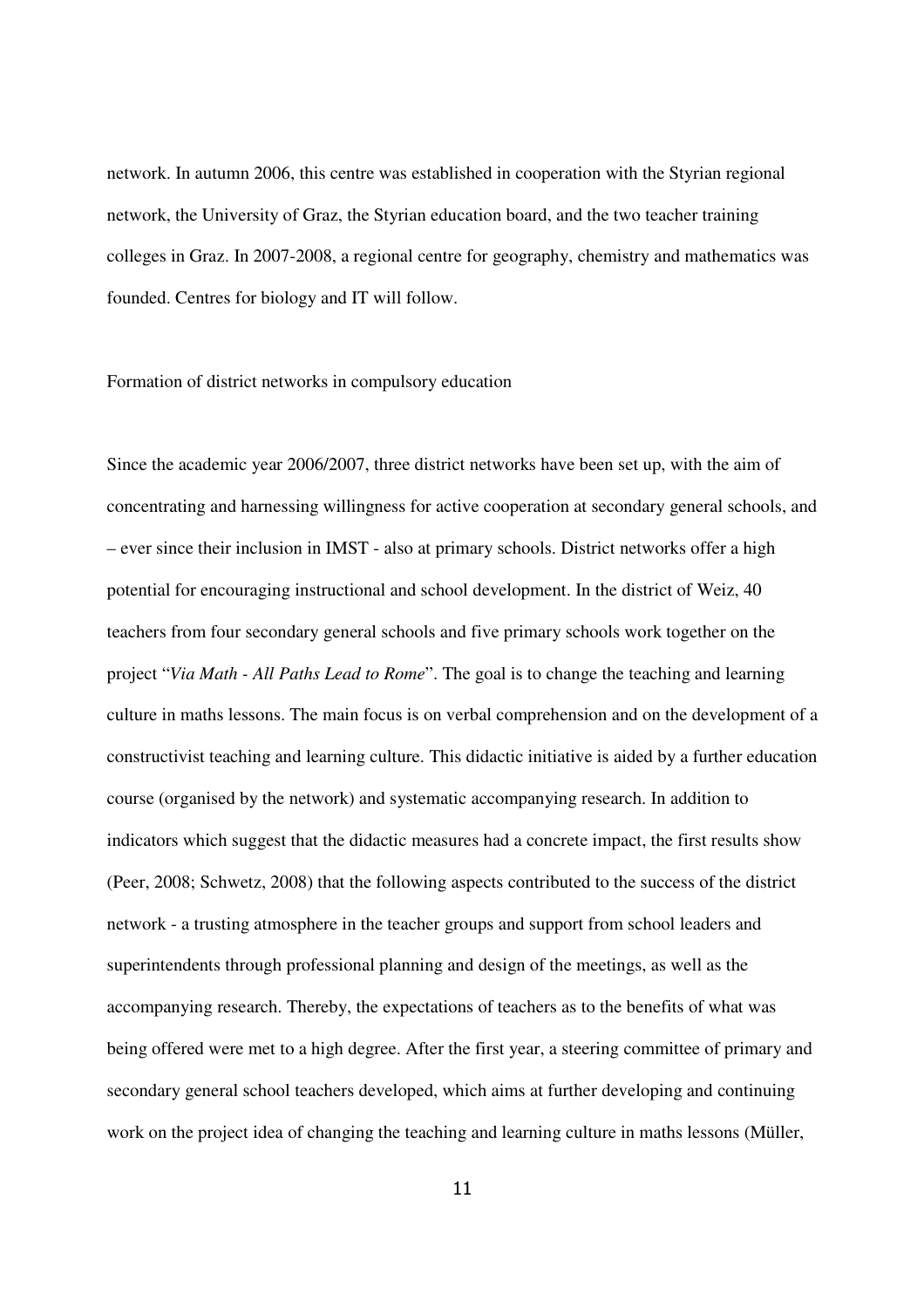#### 2008).

With this, the first step in incorporating primary and secondary general schools into the network was successfully completed. The interest of primary schools and kindergartens in taking part in IMST is very high. There is a noticeable increase in the number of primary school teachers who work in the subgroups. The Styrian regional network and IMST are attempting to support the promising developments of the district networks.

## Problems encountered

Not all goals set by the network have been achieved to the satisfaction of those responsible. One example is the creation of a website which prompted lengthy discussions as to its meaningfulness in a time of information overload.

In the beginning, existing websites for the subjects of biology, chemistry and mathematics were used. Moreover, an attempt was made to create a forum on the existing IMST website so as to make information on activities, seminars and projects available. The information, as well as project reports and guidance for funds application was available through the Styrian RN on a mutual platform for all Styrian secondary academic school working groups. The response was minimal, which seemed to confirm the scepticism regarding the effectiveness of the proposed website and led to the relocation onto the IMST site for regional networks.

A further problem is the improvement and coordination of cooperation between schools and business establishments, as there are several individual initiatives in different fields. This will be a focus of future work, as industry interest in cooperation with the educational system is growing, driven by the need to counteract the sizable lack of young professionals, particularly in technical fields, which is making itself felt today already. Contacts with the Chamber of Commerce and the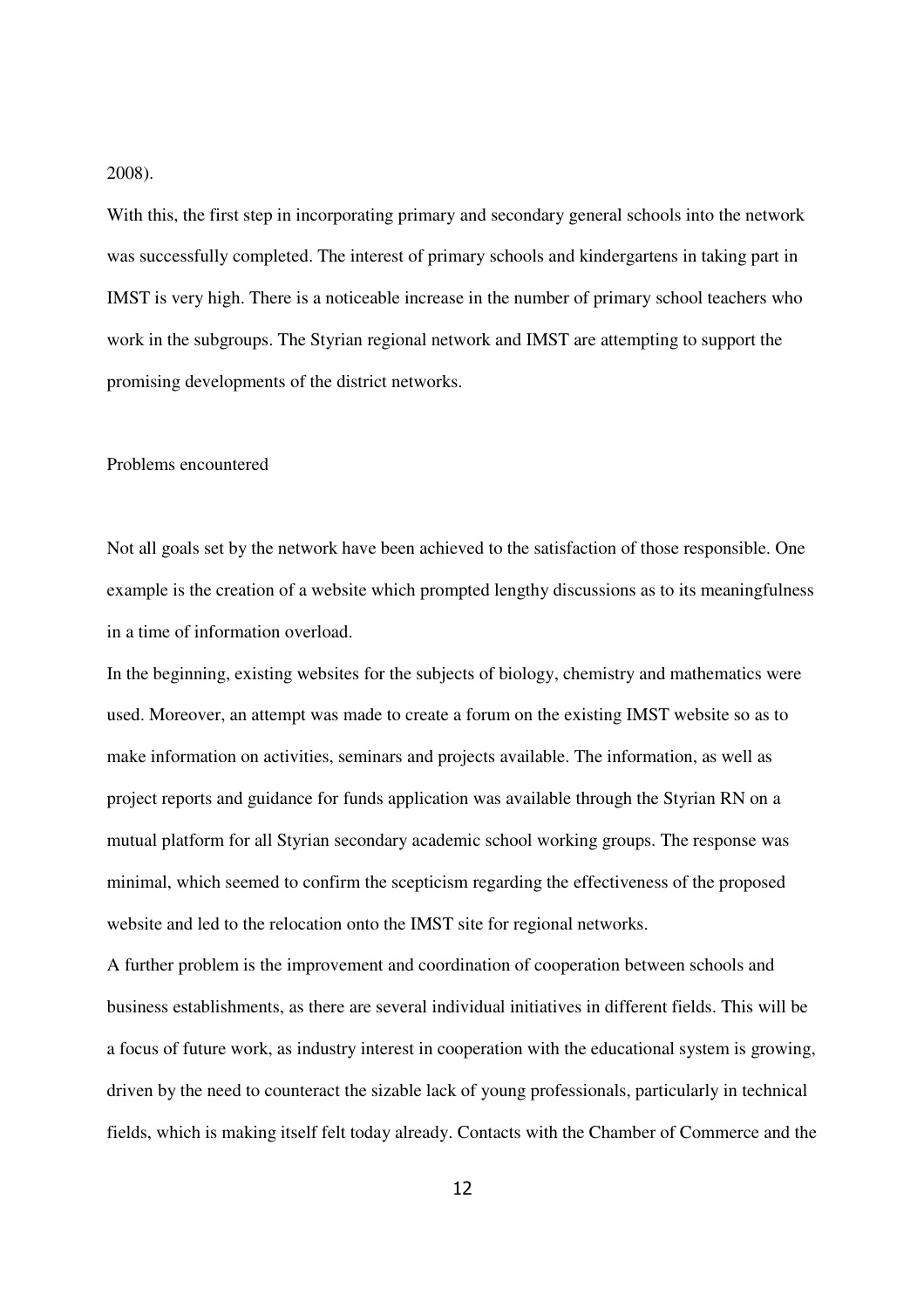Federation of Austrian Industries have been established. One of the last annual network conferences was hosted by the Chamber of Commerce. Recently a co-operation with the local paper-industry has started and lead to a regional conference for teachers and support of projects at schools.

The involvement of vocational schools has been less dynamic. Interaction is made more difficult, as sciences are often sidelined at commercial schools and colleges for occupations in management and service industries. There is, however, a successful model in Upper Austria in which a dedicated and charismatic headmaster, acting as a "driving force", founded his own network for vocational schools (Rauch & Scherz, 2009).

# **Evaluation**

Evaluation is an essential part of the IMST project. The "regional networks" are assessed by selfevaluation and external evaluation. The individual regional and thematic networks submit a written documentation, including an evaluation, in line with the cooperation agreement. As of May 2012, 65 reports have been submitted by regional networks.

The RN leadership team documents process guidance it has provided in a log book and gathers written and oral feedback on the network seminars.

In 2006, a series of interviews was commissioned. In each of the six current regional networks (Carinthia, Upper Austria, Salzburg, Styria, Tirol and Vienna) semi-structured guideline interviews on the experiences and evaluations were held with the representatives of the steering committee, as well as with teachers in schools working with IMST-RN (Erlacher, 2006). In the same year, the Ministry of Education commissioned an online questionnaire for province superintendents and school leaders (Heffeter, 2006), and an expert group evaluation in 2007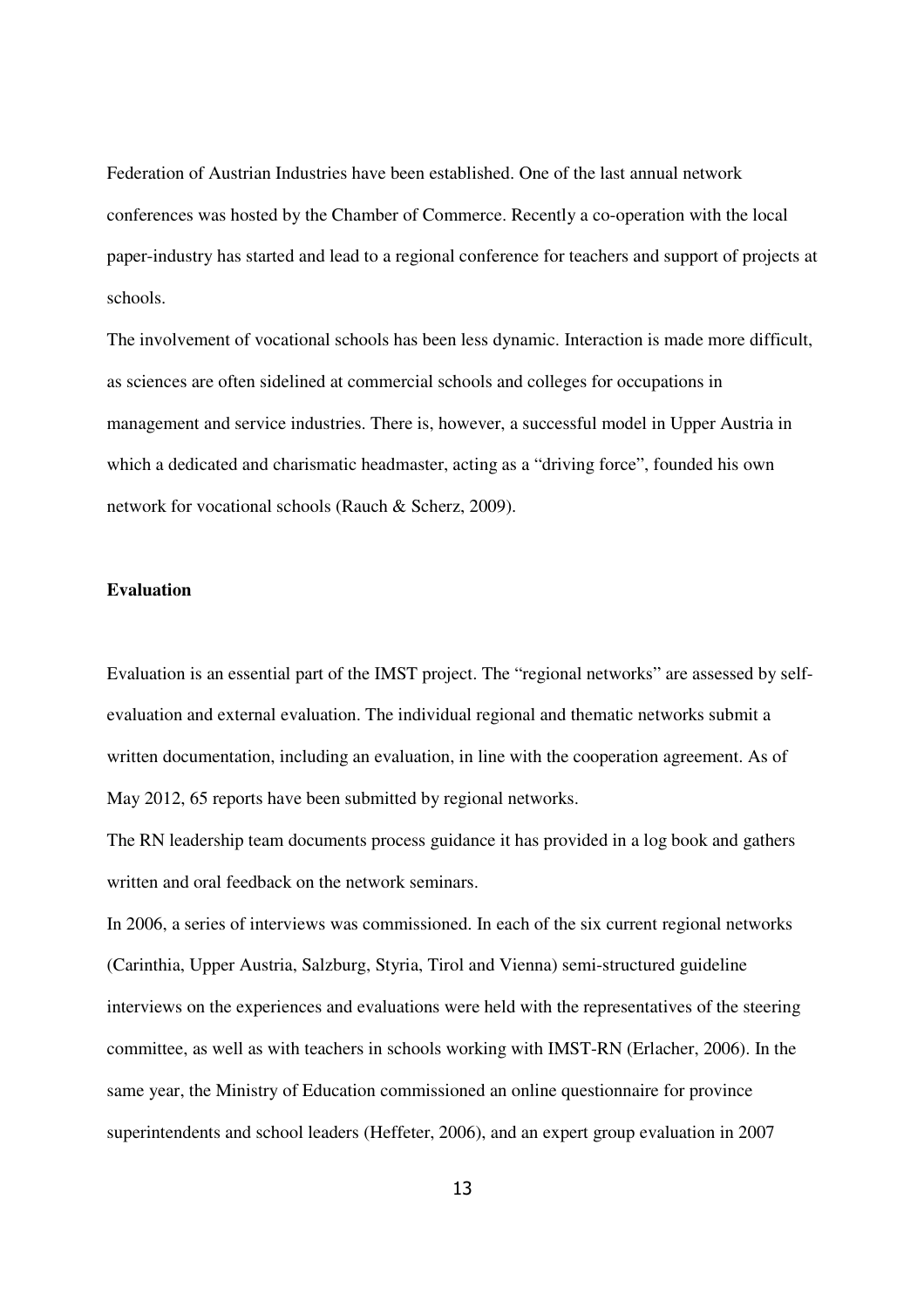(Prenzl, Schratz & Messner, 2007). In 2009, two in-depth interview-based case studies were conducted in the regional networks Styria and Salzburg (Erlacher 2009; Strametz 2009).

Selected evaluation results in all networks

According to an online survey, a high percentage of the respondent province superintendents (73%) were aware of IMST activities in the sciences (Heffeter, 2006). According to the respondents, the focus of IMST networks lies in cooperation, exchange of information among teachers, facilitating the professionalization of teaching staff, and in strengthening and developing didactics. With its innovative concept, the IMST process "has broken the rutted pattern of thought and practice of pigeonholing in the Austrian school system" (Heffeter, 2006, 47). Issues relating to the link between gender and learning in science are looked at by IMST. A third of those questioned view the "encouragement of girls and young women in science and technology as a central idea" of IMST (Heffeter, 2006, 22).

According to the online survey respondents, the wide-reaching effect of the relatively young network is judged as "astonishingly large", backed by the work of the province superintendents, who are for the most part involved in the networks. Alongside school leaders, they are vital nodes in the transmission of information. For superintendents, allocating teaching hours to steering committee members is an additional task. Since 2003, approximately 10 percent of all Austrian teachers have taken part in network events. (This is only an approximate figure, as the number of individuals taking part in multiple events has not been recorded). Until now, the network attracted the strongest appeal from teachers at secondary academic and secondary general schools. In vocational and in primary schools, both RN and IMST are in their early stages, with a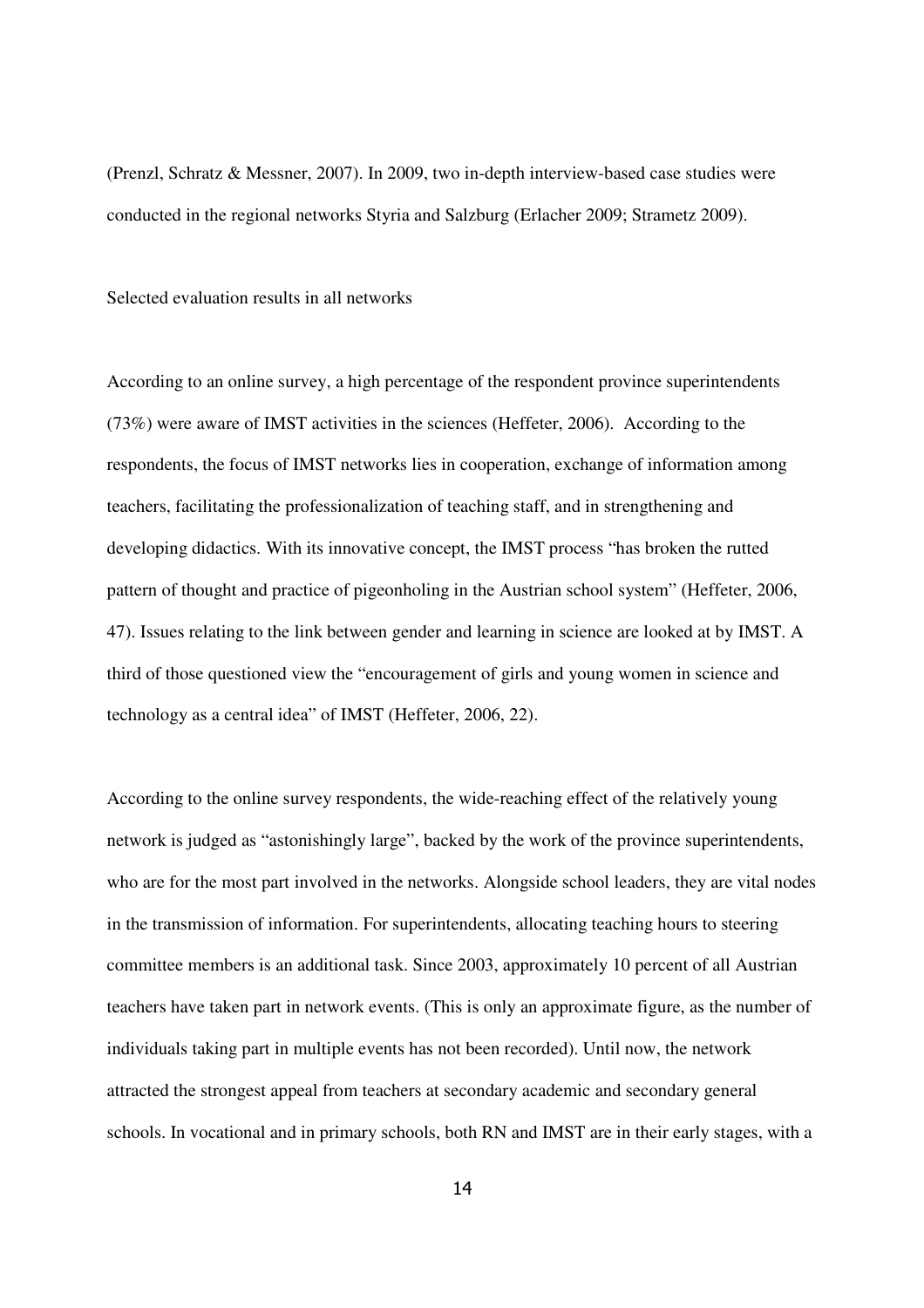strong dynamic development in primary school education (see information on district networking).

In five further federal provinces, similar steering committees have been formed based on the Styrian networking model. In three federal provinces, small core groups of 2 to 3 people (network coordination) and an extended steering committee (between 8 and 20 members), which generally meet eight times a year for consultation, were developed. The significance of the steering committees in the current developmental phase is viewed as particularly meaningful by the members themselves, as well as by non-involved teachers. They are viewed as a "central element" for maintaining network "continuity" (Erlacher, 2006, 47). The steering committee cannot be allowed to mutate into the hierarchal centre of the network, nor to a network within a network. If this were to happen, sight of the basic idea, i.e. the mutual exchange of ideas and collective learning, might be lost.

One may conclude from the regional network reports that the majority of networks, based on what is offered, are geared to the interests of teachers whose needs were not met until now by the further education support provided by the federal provinces attempting to create attractive offers. One example is further education events on cross-curricular topics for teachers of several school types, as well as on current topics such as standards development, PISA tests, and testing culture. The network in Tyrol is embarking on another route in which the steering committee (in conjunction with schools and individual, central teaching staff) suggests a special topic in which the schools may choose to take part (i.e. meteorology, nanotechnology, alternative energies). In Salzburg, the first phase included concrete initial projects (e.g. the installation of a planet learning trail) which were designed to get teachers interested as quickly as possible and had a widespread effect. Further spotlights are to shed light on the activities of other networks. Alongside a wealth of other activities, the main activity in Upper Austria is the bi-annual "*Experimentale*" - a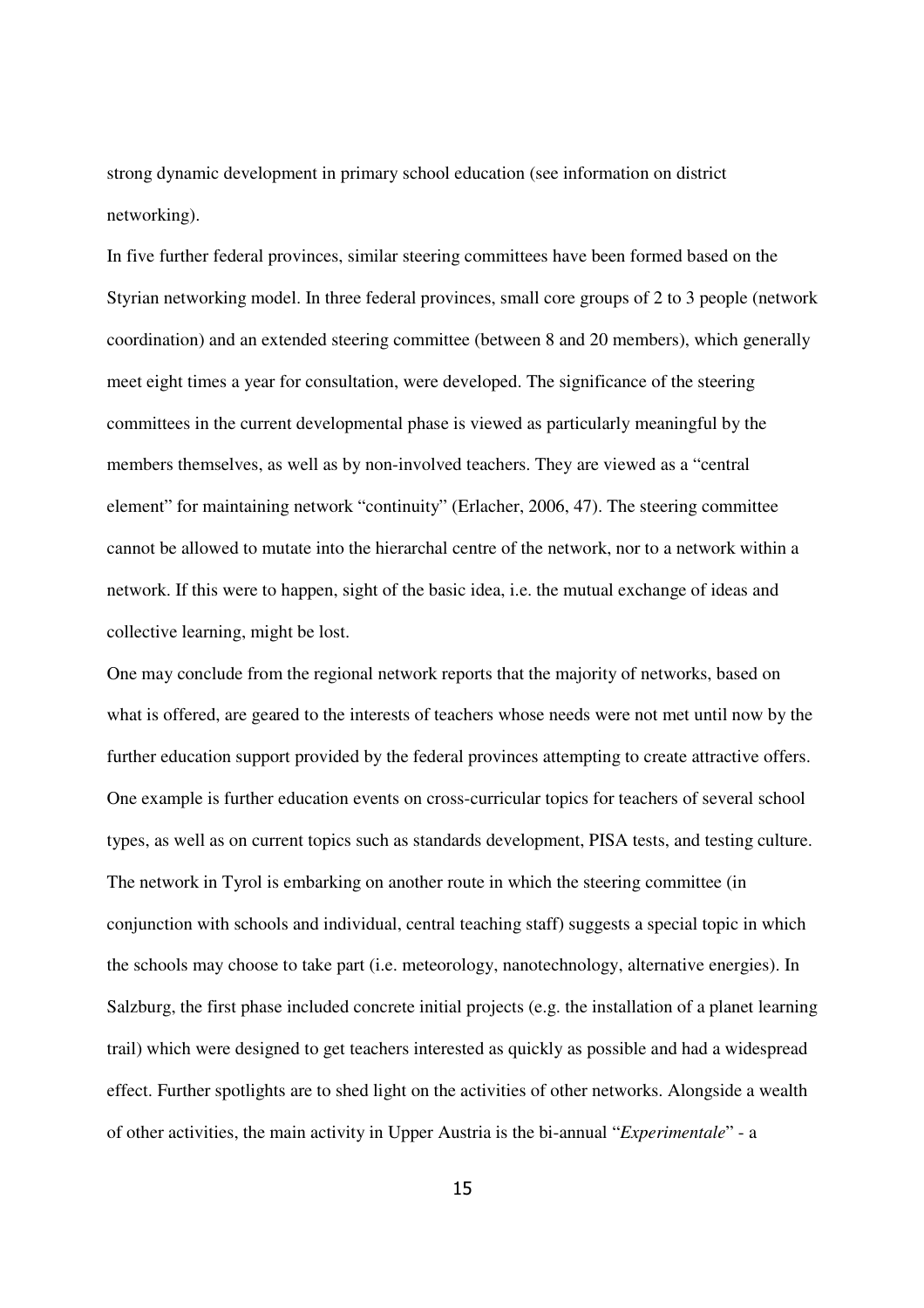didactic event with high media coverage and strong teacher and student involvement. The Carinthian regional network organises annual "Science Days" featuring lectures and workshops with scientists and experts. The Viennese network offers, among other things, successful courselike seminars on e.g. laboratory instruction or biodiversity, and publishes a network newsletter for schools covering the regional network activities. In cooperation with the teacher training college, the Lower Austrian regional network offers a comprehensive range of further education seminars. The regional network of Vorarlberg focuses, inter alia, on the theme of energy. In the province of Burgenland, the network is currently still in its formation phase and mainly concerned with organisational and structural networking.

Additionally, the interview studies (Erlacher 2006, 2009; Strametz 2009) and the other reports suggest that collaborative networking encourages cooperation, allows for diverse contacts, and strengthens interdisciplinary cooperation. On a personal level, participation in networking is viewed as a contribution to further personal development and to strengthening self-confidence (Erlacher, 2006).

Members of the steering committees take part in a bi-annual nation-wide meeting of the regional networks in Austria. There, open questions and new developments from IMST are discussed and the regional networks' individual experiences are shared. These meetings are viewed as an important tool to support network development (Rauch & Scherz, 2009).

#### **Summary**

How can the development and evaluation processes be summarized? What can be learned? Social contacts are indispensable for the creation of structures and the transmission of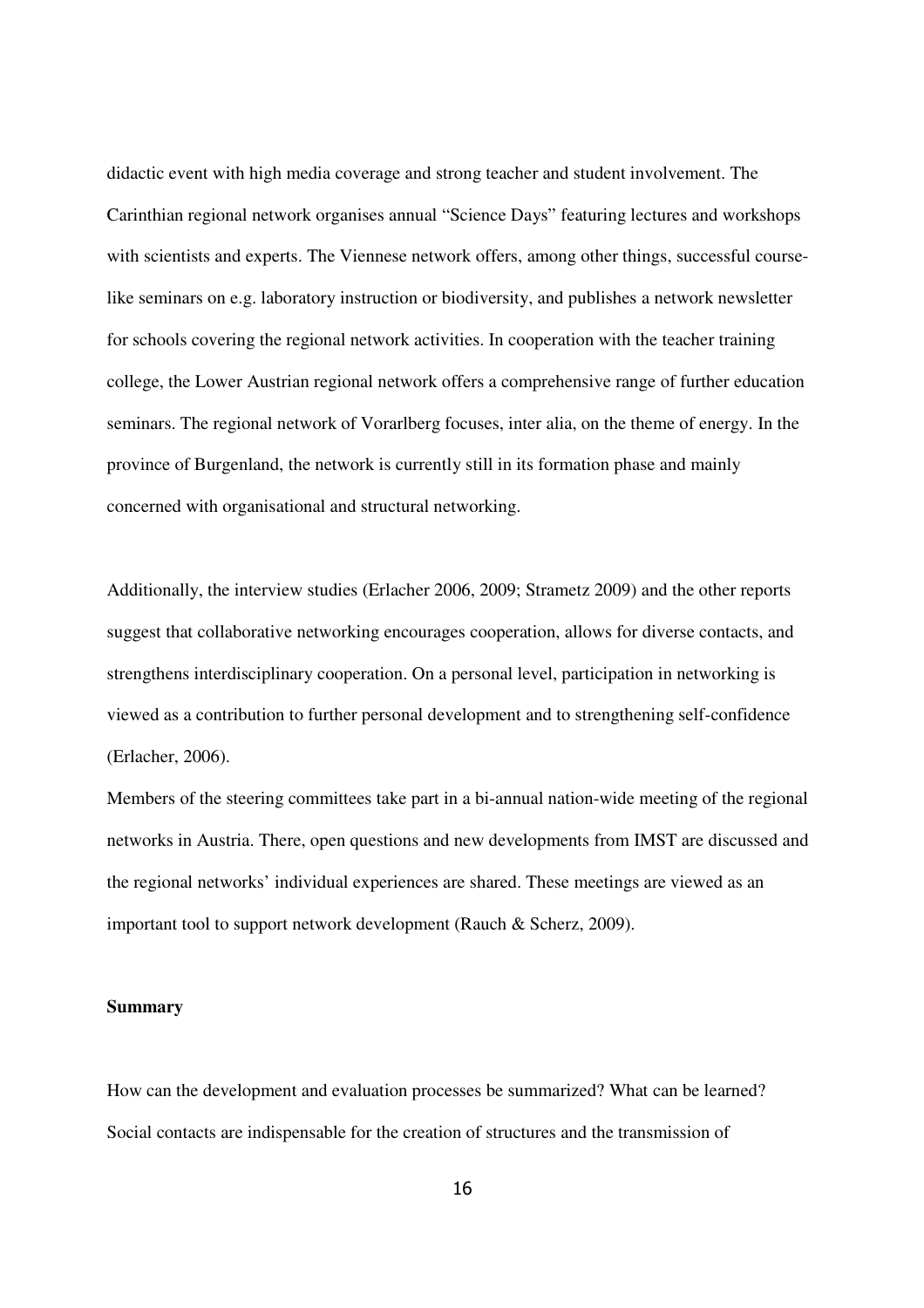information. Therefore, the strategy of using and developing existing regional structures was successful. Such developments, however, can only happen in small steps. Support from the province education boards is quintessential for the continued development of regional identities in networks. The duties of the steering committee and its coordinator(s) are diverse and can only be accomplished by teamwork.

Good practice cannot be cloned, but exchanging experiences on a personal level might foster learning and innovation. Networks in education offer goal-oriented exchange processes among teachers *(information function)* which support the professional development of teachers (i.e. fresh ideas for classroom teaching, interdisciplinary cooperation at schools) *(learning function).* Therefore networks have the potential to create a culture of trust, with the effect of raising selfesteem and risk-taking of teachers (*psychological function)* and upgrading science at school *(political function).* In the long run, a balance of *action & reflection* (goal-directed planning and evaluation) and *autonomy & networking* (analysis of one's own situation, but also support by "critical friends" i.e. colleagues at school, IMST-facilitator) is paramount in order to set up a sustainable support system for schools. Evaluation and research need to be driven by an interactive link between an interest to gain new knowledge and a developmental interest. A culture of self-critical and collective reflection might flourish, but reflection should not hamper a project from being taken forward.

The regional networks carry out creative projects and thereby try to raise the attractiveness of science lessons in cross-curricular cooperations which involve several school types and use innovative methods. Networks are seen as a complementary strategy for disseminating innovations and reform. On their own, however, networks are hardly in a position to bring about system change (McDonald & Klein, 2003). The question arises how they should develop to be able to support reform. In this context, the highly dynamic development of regional didactic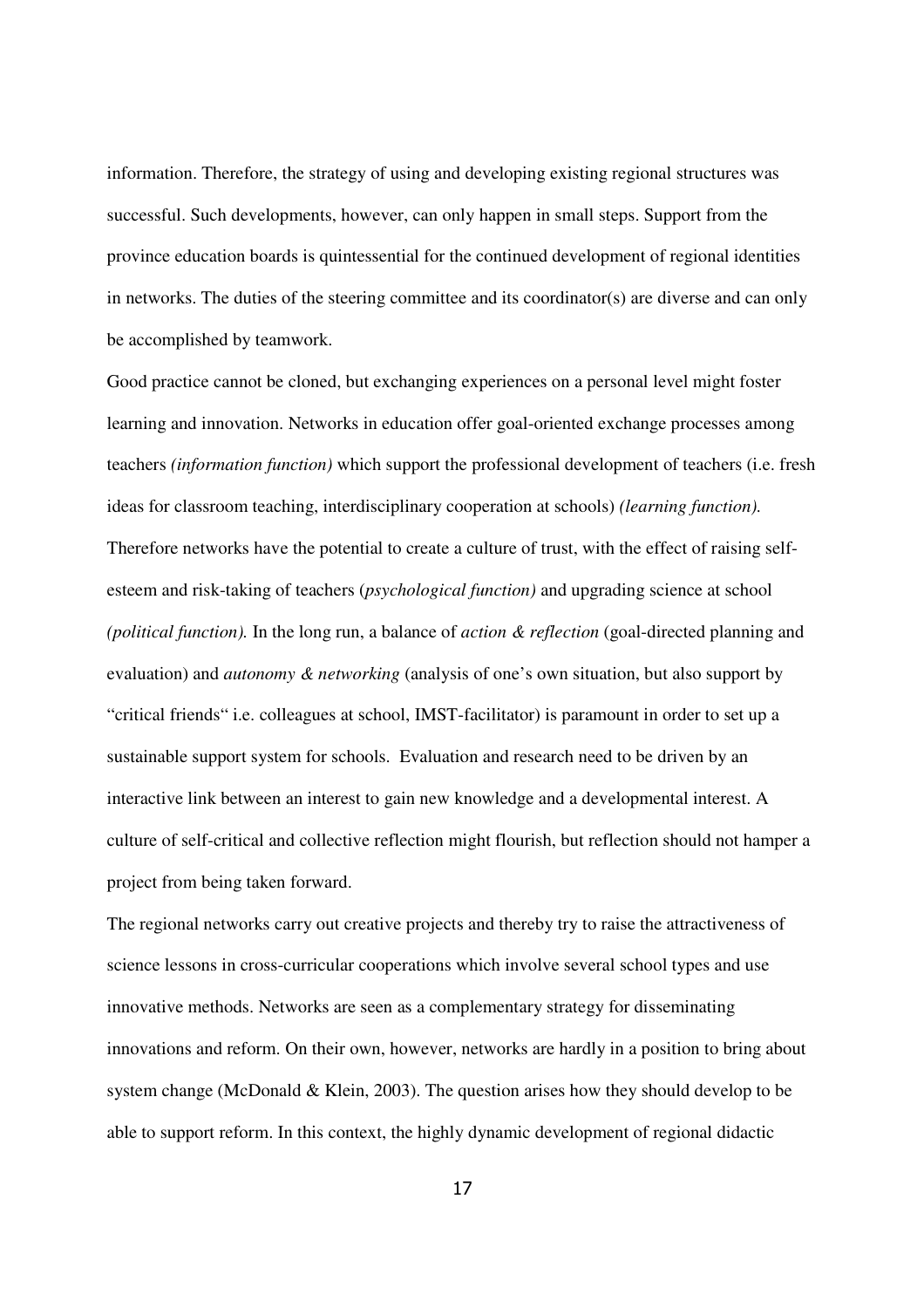centres (since 2007) is noteworthy. These centres developed within the network structure. They provide a place for didactic further education, development and research in the region. By their design, they are to act as a cooperation structure between universities (responsible for the education of teachers at secondary academic schools with a tradition in science) and teacher training colleges (responsible for the education of compulsory school teachers and for further education with a tradition in practical experience), and generate impetus for the design of education programmes. In the coming years, the focus will be on constructively creating collaboration between networks and didactic centres, as well as on quality development and assurance through process management, process guidance, evaluation and research. The overall challenge might be described as keeping momentum between structures and processes or, in other words, between stability and flow to enable sustainable development of learning.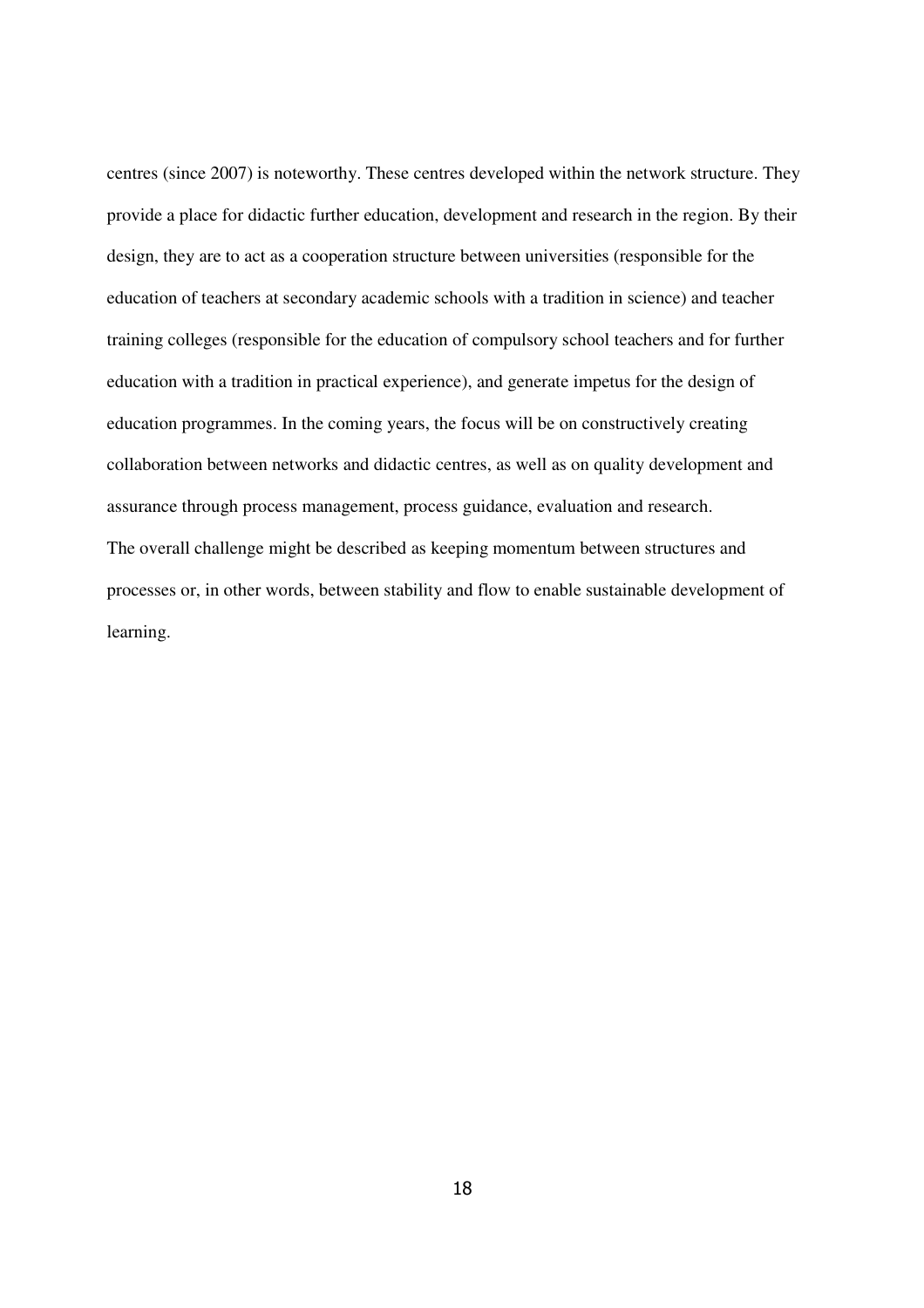#### **Bibliography**

Altrichter, H. (2010). Netzwerke und die Handlungskoordination im Schulsystem. In N.

Berkemeyer, W. Bos & H. Kuper (Eds.), *Schulreform durch Vernetzung. Interdisziplinäre* 

*Betrachtungen* (95-116). Münster: Waxmann.

- Boos, F., Exner, A. & Heitger, B. (2000). Soziale Netzwerke sind anders. *Journal für Schulentwicklung, 3,* 14-19.
- Castells, M. (2000). *The Rise of the Network Society* (The Information Age: Economy, Society and Culture, Vol.1.)  $(2^{nd} Ed.)$ . Oxford: Blackwell Publishers.

Czerwanski, A., Hameyer, U. & Rolff, H.-G. (2002). Schulentwicklung im Netzwerk – Ergebnisse einer empirischen Nutzenanalyse von zwei Schulnetzwerken. In H.-G. Rolff, K.-O. Bauer, K. Klemm & H. Pfeiffer (Eds.), *Jahrbuch der Schulentwicklung* (99-130). München: Juventa.

Dalin, P. (1999). *Theorie und Praxis der Schulenwicklung*. Neuwied: Luchterhand. Derdernig, K. (2007). *Schulische Qualitätsentwicklung durch Netzwerke. Das internationale Netzwerk innovativer Schulsysteme (INIS) der Bertelsmann Stiftung als Beispiel*. Wiesbaden: VS Verlag für Sozialwissenschaften.

Dobischat, R., Düsseldorf, C., Nuissl, E. & Stuhldreier, J. (2006). Lernende Regionen – begriffliche Grundlagen. In E. Nuissl, R. Dobischat, K. Hagen & R. Tippelt (Eds.), *Regionale Bildungsnetze* (23-33). Bielefeld. Bertelsmann.

Erlacher, W. (2006). *IMST3 Maßnahme 4 "Regionale Netzwerke" Endbericht zur Evaluation.*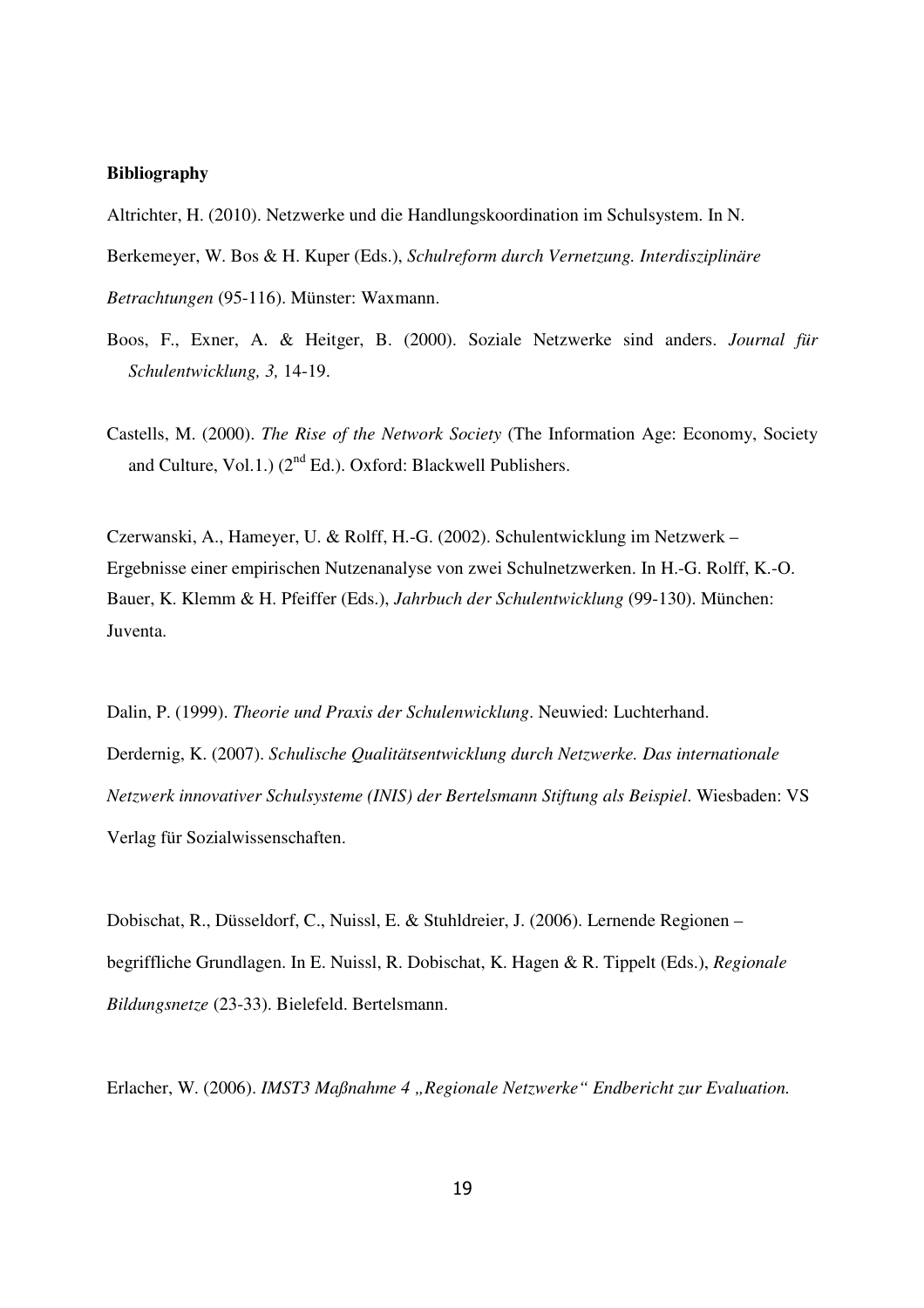Klagenfurt: IMST.

Erlacher, W. (2009). *Evaluation IMST Regionale Netzwerke. Fallstudie "Regionales Netzwerk Salzburg".* Klagenfurt: IMST.

Fullan, M. (2007). *The New Meaning of Educational Change*. London: Routledge

Heffeter, B. (2006). *Regionale Netzwerke. Eine zentrale Maßnahme zu IMST3. Ergebnisbericht zur externen fokussierten Evaluation.* Salzburg: IMST.

Lieberman, A. & Wood D. R. (2003). *Inside the National Writing Project. Connecting Network Learning and Classroom Teaching*. New York: Teacher College Press.

McCormick, R., Fox, A., Carmichael, P. & Procter R. (2011). *Researching and Understanding Educational Networks.* London: Routledge.

McDonald, J. & Klein E. (2003). Networking for Teacher Learning: Toward a Theory of Effective Design. *Teacher College Record, 8*, 1606-1621.

McLaughlin, C., Black-Hawkins, K., McIntyre, D. & Townsend, A. (2008). *Networking Practitioner Research*. London: Routledge.

Müller, J. (2008). VIA\_MATH – Viele Wege führen nach Rom. Eine mathematischfachdidaktische Fortbildungsinitiative an der Nahtstelle Volksschule – Hauptschule, im Berzirk Weiz, Aufsichtsbereich I. *Unser Weg, 2*, 81-83.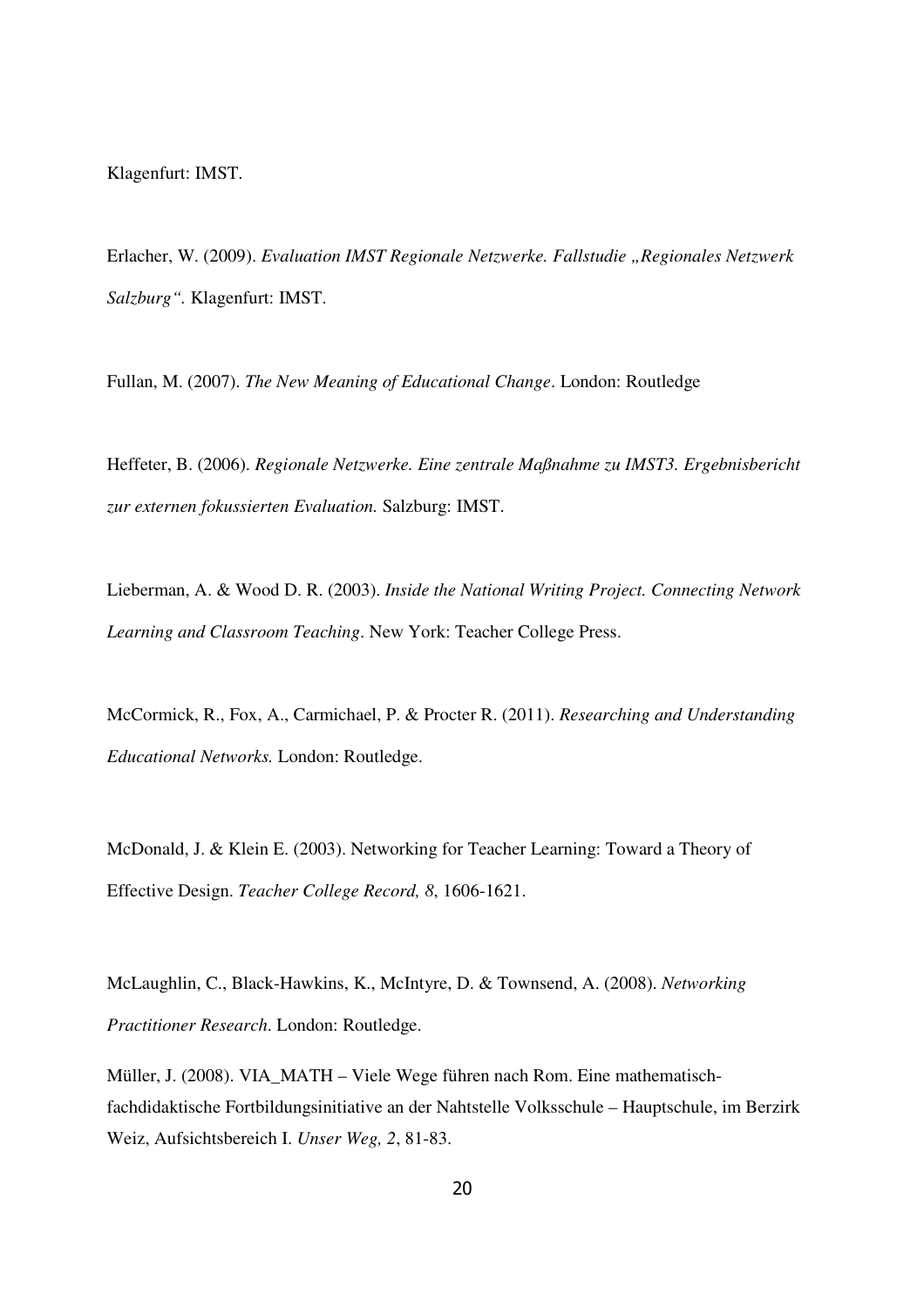Naisbitt, J. (1984). *Megatrends. 10 Perspektiven, die unser Leben verändern werden*. Bayreuth: Heyne Verlag.

OECD (ed.) (2003). *Schooling for Tomorrow. Networks of Innovation*. Paris: OECD.

Peer, A. (2008). VIA\_MATH – Neue Wege im Mathematikunterricht am Schulstandort Anger. *Unser Weg, 2*, 79-80.

Posch, P. (1995). Professional Development in Environmental Education: Networking and Infrastructure. In OECD (Eds.), *Environmental Learning for the*  $21<sup>st</sup>$  *Century* (47 – 64). Paris: OECD.

Posch, P. & Altrichter, H. (1993). *Schulautonomie in Österreich*. Innsbruck: Studienverlag.

Prenzl, M. Schratz, M., & Messner R. (2007). *Evaluation von IMST3. Bericht an das Bundesministerium für Unterricht, Kunst und Kultur*. Wien: BMUKK.

Rauch, F. & Kreis, I. (2007). Das Schwerpunktprogramm "Schulentwicklung": Konzept, Arbeitsweisen und Theorien. In F. Rauch & I. Kreis (Eds.), *Lernen durch fachbezogene Schulentwicklung* (41-62). Innsbruck: Studienverlag.

Rauch, F., Kreis, I. & Zehetmeier, S. (2007). Unterstützung durch Begleitung und Vernetzung. Ergebnisse nach vier Jahren Betreuungsarbeit. In F. Rauch & I. Kreis (Eds.), *Lernen durch fachbezogene Schulentwicklung* (253-268). Innsbruck: Studienverlag.